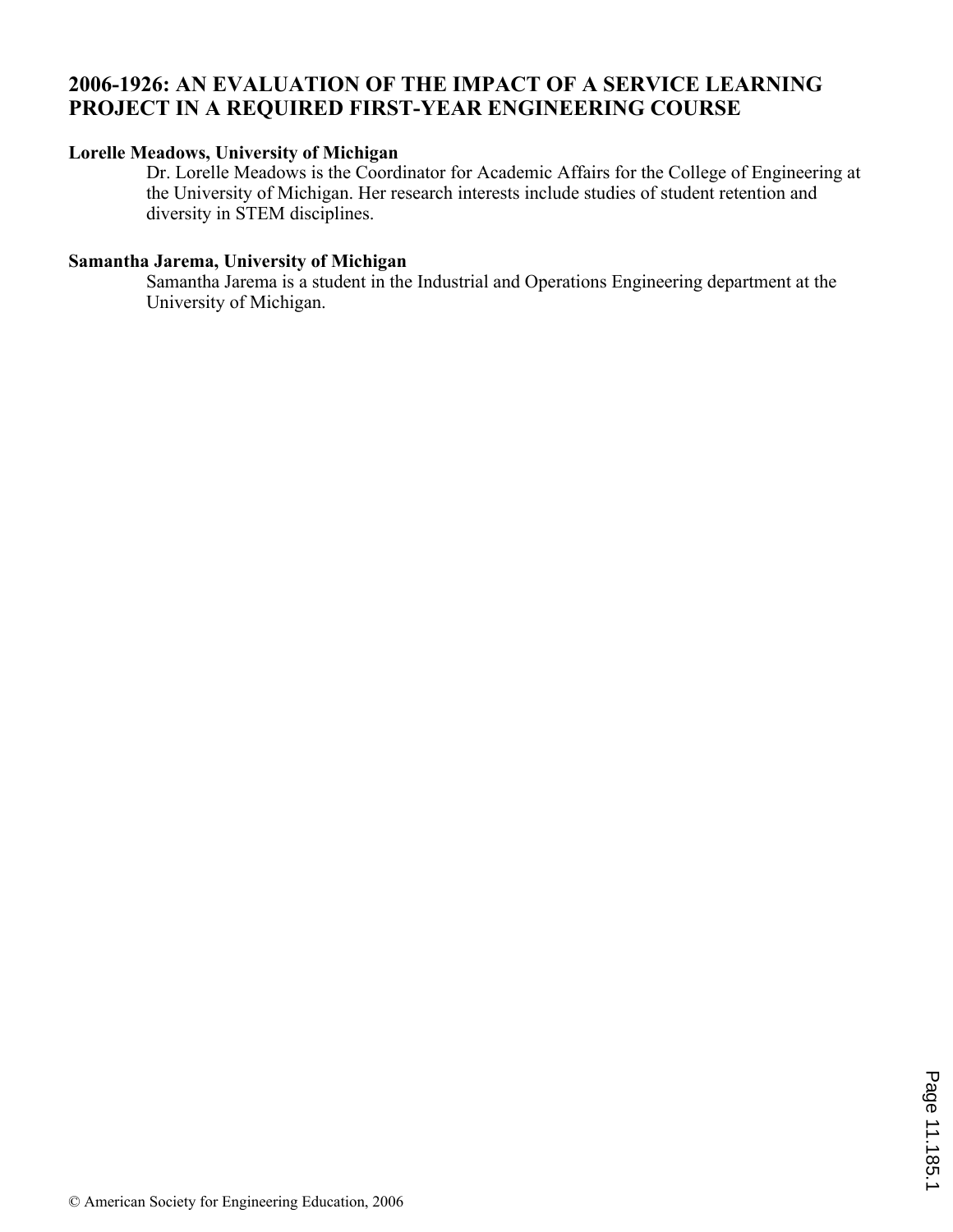# **AN EVALUATION OF THE IMPACT OF A SERVICE LEARNING PROJECT IN A REQUIRED FIRST-YEAR ENGINEERING COURSE**

#### Abstract

In Fall 2004, a service-learning curriculum was introduced in one section of Engineering 100: Introduction to Engineering, at the University of Michigan. Engineering 100 is a required course for all first year students and comprises a team project coupled with an introduction to technical communication. The course also includes threads of environmental sustainability, ethics and the role of the engineer in society. As a required course, Engineering 100 has suffered from low teaching evaluations, despite the efforts of many faculty to actively engage students in the learning process. Thus, one of the goals of this project was to explore the impact that servicelearning might have on students' learning, including their level of engagement and motivation, in a required first year course.

One method for assessing student learning is an anonymous instructor evaluation questionnaire; at the University of Michigan, such a questionnaire is required for all courses at the end of the semester The Likert-scale questions are divided into two categories. The first four questions address students' perceptions of the quality of the course and instructor, the extent to which they "learned" in the course, and their desire to enroll in the course. The second set of questions is directed at the specific teaching outcomes for the course. These reflect outcomes centered on technical communication, engineering problem solving, teamwork, global/societal impacts and ethics. These questions also address the students' level of engagement with the material and their motivation. Students' responses to both sets of questions provides an insight into their learning.

To determine if the integration of a service-learning curriculum into Engineering 100 affected the student's learning in the course, a detailed statistical analysis of the teaching evaluation responses was performed. These analyses included a Stepwise Regression analysis, Multiple Regression analysis, Correlation analysis, and a Multifactor ANOVA test performed on the teaching evaluations for four successive semesters of ENG 100 taught by the same instructor; the first three without and the last with a service-learning curriculum.

This paper presents a summary of the general course objectives, the service-learning curriculum components introduced in 2004 and a detailed discussion of the study results outlining the statistical results and broader implications for first year engineering curricula.

#### **Background**

Since the mid-1900's, traditional undergraduate engineering education has been focused on the development of specialized technical knowledge in students for the purpose of solving challenging problems. As a result, the last half-century of engineers have been highly technically trained, but generally lack the skills often associated with other successful professionals, such as the capacity to function in a team environment, communication skills and the broad education necessary to understand their impact in a global and societal context. With the dawning of the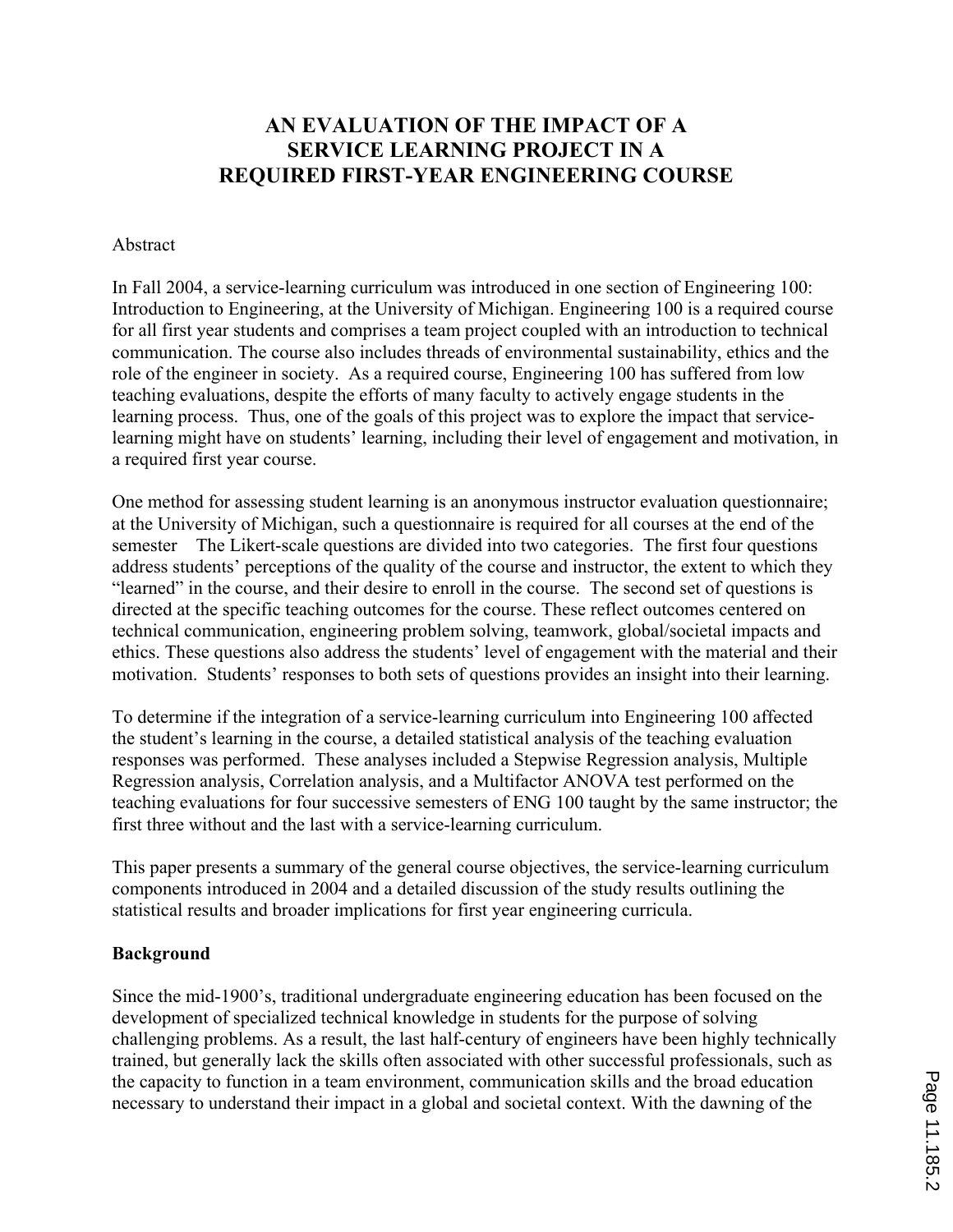21st century, and the movement toward a global social consciousness, the engineer can no longer operate in a vacuum, but must embrace the professional skills which were previously lacking in traditional education and move beyond the cold stereotype to solve problems of global and societal importance  $<sup>1</sup>$ . It is the responsibility of our educational institutions at the highest levels</sup> to engage students in an educational program that redefines engineering in this context, by increasing the relevance of undergraduate education to modern engineering practice.

One highly successful method for instituting a change toward societal awareness is the implementation of a service-learning component within the engineering curriculum<sup>2</sup>. Such a program facilitates the development of professional skills in engineering students as they work with community partners through the design process. Students are exposed not only to the engineering skills involved in problem solving, but must also enter into the initial design stages of needs assessment and problem identification which are commonly missing from traditional engineering design courses. A service-learning approach also exposes students to the implementation stage of design, as well as the challenges associated with the very real constraints of clients and the need for a sustainable solution in a social and environmental context. In addition, the opportunity to apply their skills in a social setting reveals a very human aspect of engineering, a crucial element of the profession thought lacking in the previous curriculum.

While few would question the value of experiential hands-on learning in engineering education, the role of service-learning, coupling actual experience with reflection, although common in the social sciences, is still very limited in the engineering curriculum<sup>3</sup>. Yet it can be argued that engineering serves people and society as much as, if not more than any other profession. ABET's "Criteria for Accrediting Engineering Programs"<sup>4</sup> clearly identifies "professional skills" needed by future engineers that are important in this service capacity. These include "an ability to function on multidisciplinary teams," "an understanding of professional and ethical responsibility," "an ability to communicate effectively," "the broad education necessary to understand the impact of engineering solutions in a global and societal context," and "a knowledge of contemporary issues." Service-learning courses are an ideal mechanism to meet these critical program outcomes in the training of the next generation of engineers  $1, 5-9$ .

Service-learning opportunities in the engineering curriculum have an additional potential bonus of increasing the diversity of the profession. Altruistic reasons for choosing a career in science or engineering are predominantly expressed by women or historically underrepresented minority students  $10, 11$ . In Seymour and Hewitt's work, they found that "women were more likely than men to rank materialistic goals below the desire to work at something they care about, whether as a matter of personal fulfillment, or in pursuit of a valued social cause." In addition they found that "making a long-term contribution to their families and communities" was very important for students of color. Traditional engineering curricula, with its emphasis on individualistic and competitive technical training, can mask the importance that this profession has to society and the role that the engineer can play. Service-learning, particularly if offered early and throughout the curriculum, can play a significant role in the recruitment and retention of underrepresented students. It was with these concepts in mind that the author introduced a service-learning curriculum into a required introductory engineering course at the University of Michigan.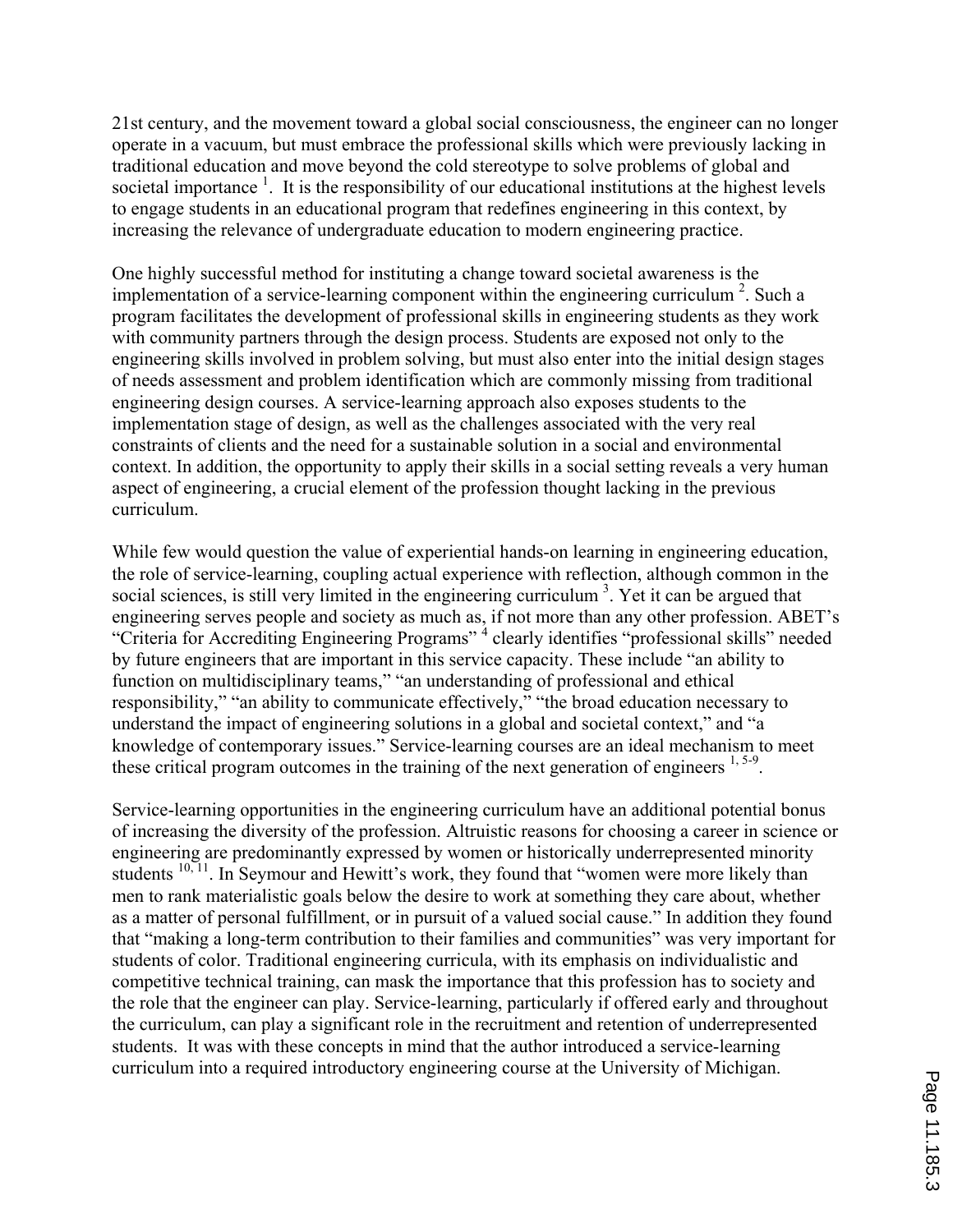## **Engineering 100 Course objectives**

Introduction to Engineering, at the University of Michigan, is a required first-year course designed to introduce students to their career choice through practice in the overall work experience of professional engineers. The course topics, as written in the college bulletin are:

"Focused team projects dealing with technical, economic, safety, environmental and social aspects of a real-world engineering problem. Written, oral, and visual communication required within the engineering profession; reporting on the team engineering projects. The role of the engineer in society; engineering ethics. Organization and skills for effective teams."

The course is offered in several sections, each based on a different engineering design project, ranging from very discipline-oriented to systems design concepts. First-year students select a section that interests them from a list of section descriptions with guidance from engineering advising. The design projects presently offered in this course vary widely in order to provide a broad range of choices for a diverse engineering student community.

Although each section of the course hosts a different technical design project, the course content is standardized between sections to address the ABET outcomes<sup>4</sup>:

- a. An ability to apply knowledge of mathematics, science and engineering;
- b. An ability to design and conduct experiments, as well as to analyze and interpret data;
- c. An ability to design a system, component, or process to meet desired needs;
- d. An ability to function on multi-disciplinary teams;
- e. An ability to identify, formulate, and solve engineering problems;
- f. An understanding of professional and ethical responsibility;
- g. An ability to communicate effectively; and
- h. The broad education necessary to understand the impact of engineering solutions in a global and societal context.

These outcomes are assessed through individual and team assignments, peer evaluations of team performance, exams, and course evaluations.

Outcomes (f) and (h) present the greatest challenge to the faculty, as they are professional outcomes associated with the development of a professional identity and an ethical framework, which are typically achieved with personal experience and reflection over a lifetime. The introduction of such opportunities into the classroom can be difficult and time consuming and is commonly accomplished through case studies. Although case studies can be used as an effective learning tool <sup>12</sup>, many traditionally used engineering cases lack relevance to the students, their culture, and their level of professional development.

Thus, in an effort to implement a more relevant curriculum, in Fall 2004 a service-learning pedagogy was implemented by this author in one section of Engineering 100.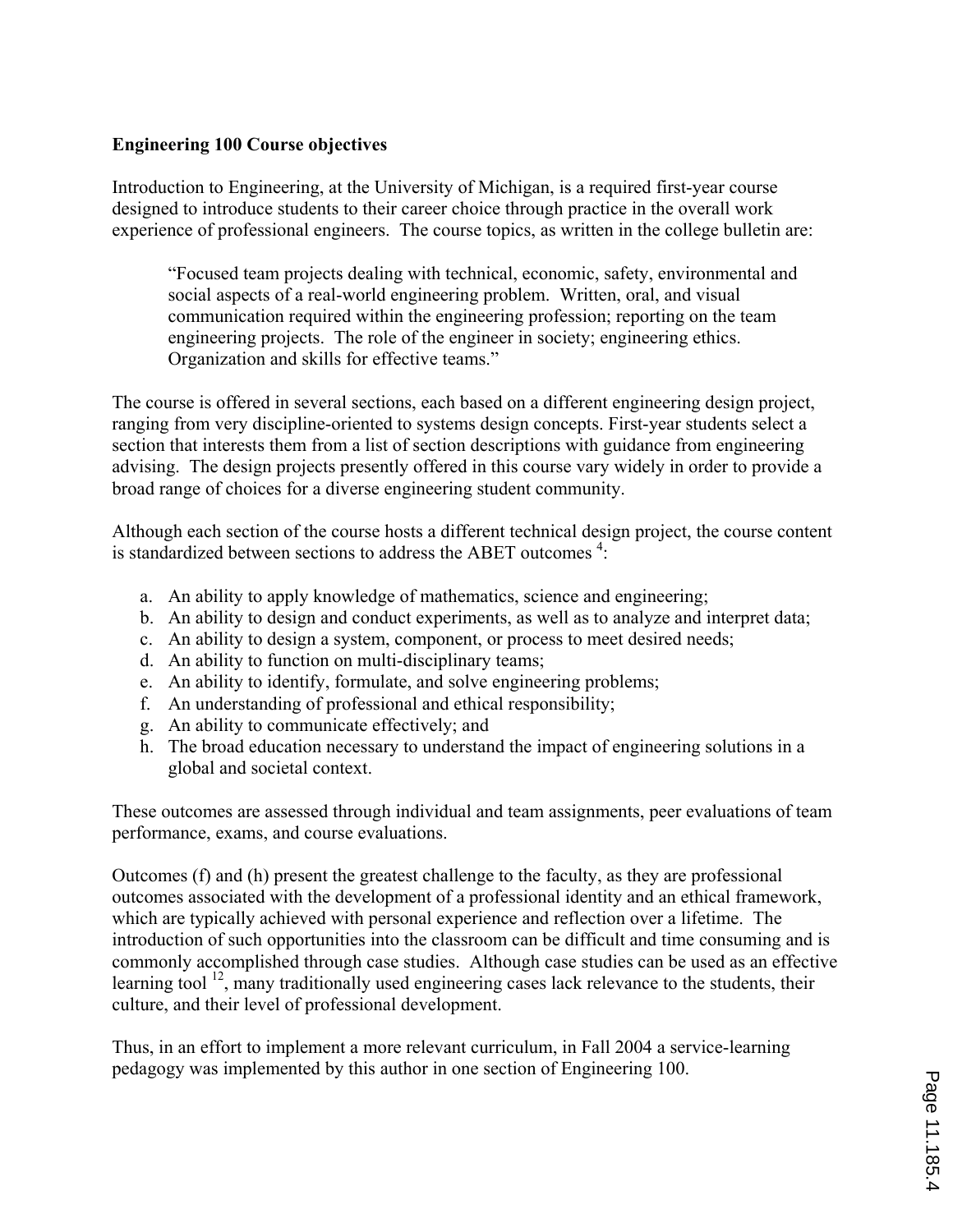## **The Service Learning Curriculum**

There are several strong justifications for the development of a service oriented design project into the engineering curriculum at the first year level. First, it has been shown that community learning is a powerful pedagogy<sup>13</sup>. The opportunity for community service brings active and reflective learning to students and has been shown to produce deeper understanding and better application of subject matter, increased complexity of problem and solution analysis, and greater use of subject matter knowledge in analyzing a problem  $14, 15$ . Second, research on the retention of women in the field of engineering shows that the enrollment of women is enhanced in courses with a community-based focus with both social and environmental facets <sup>10</sup>. Finally, this collaboration offers an opportunity, heretofore nonexistent, for students to make linkages between their first design course and upper-level design courses.

There are three required criteria for a service-learning course  $16$ .

- 1. Relevant and meaningful service with the community;
- 2. Enhanced academic learning; and
- 3. Purposeful civic learning.

To address these criteria, the course design project was based around the needs expressed by a local community partner, a not-for-profit organization serving an under-resourced community.

Students in the course participated in a team design project centered on the development of innovative, low cost greenhouses for several under-resourced public schools in the Ann Arbor/Ypsilanti area. Our community partner in this endeavor was Growing Hope of Ypsilanti, Michigan, a non-profit organization. Growing Hope works to help people improve their lives and communities through gardening. Their activities are designed to foster learning and improved nutrition, encourage self-reliance and promote positive community futures. As part of their ongoing programs in the Ann Arbor and Ypsilanti area, the greenhouses designed by the Engineering 100 students were designed to serve educational needs, provide year long growing potential to supplement standard food offerings in schools and community service facilities, and support early plantings for local community gardens.

This project provided relevant and meaningful service within the community by providing tangible resources for use in the local schools. Academic learning was enhanced in many ways. For example, the addition of the service-based design project provided a real-world experience in which the students were exposed to aspects of the engineering design process not present in a textbook design problem. Problem definition and the establishment of design criteria occurred through a student-led discovery process with an open-ended outcome, rather than a clearly defined need. Also, since the project led to an implementation phase, students were driven to consider risk, safety and associated ethical concepts with consequences that would impact their client, users and potentially the environment.

Purposeful civic learning is learning that contributes to the preparation for community or public involvement in a diverse democratic society, and is the key ingredient that sets service-learning pedagogy apart from the simple inclusion of community service in a course. In addition to academic learning addressing key issues such as the role of engineers in society, engineering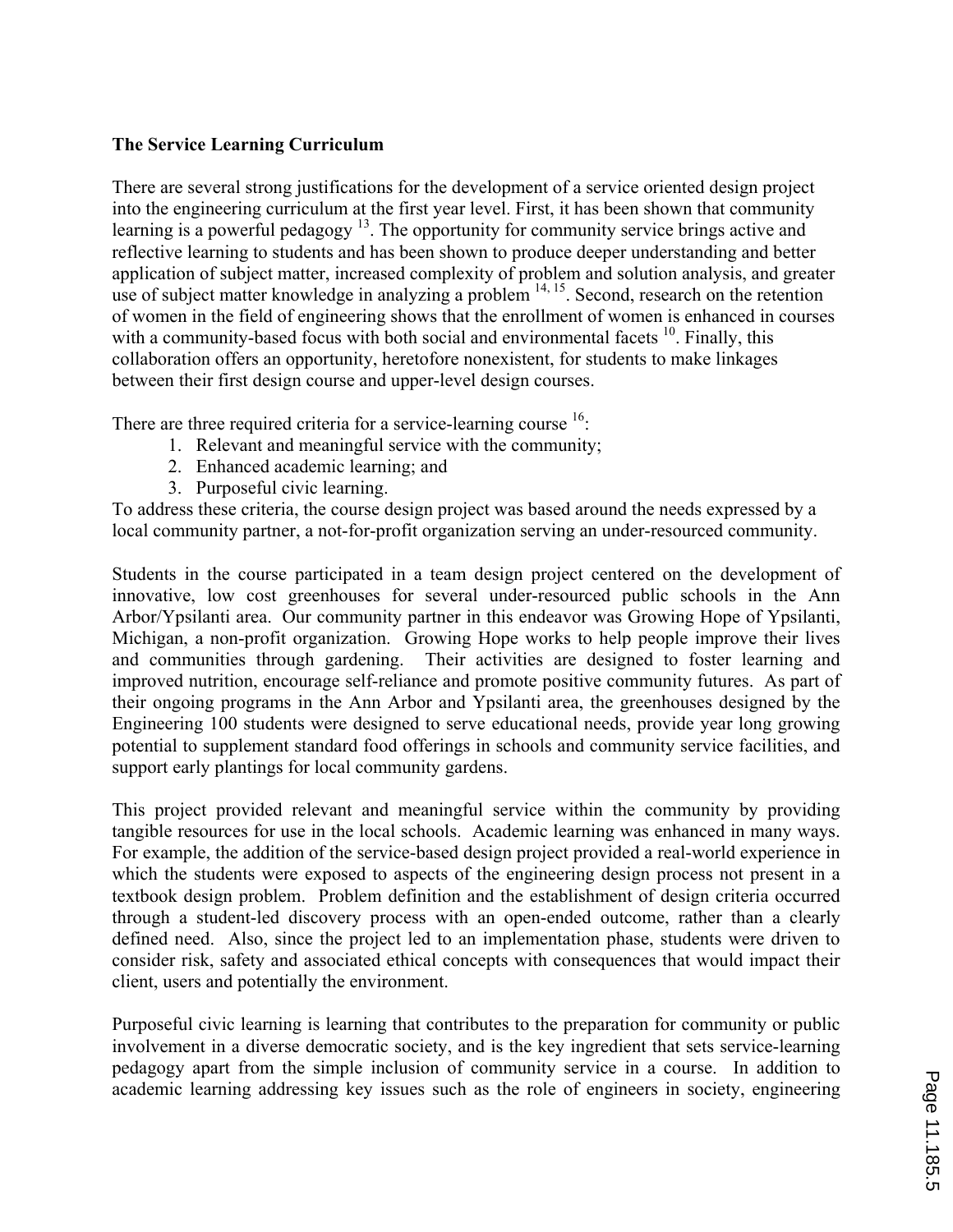ethics and appropriate technology, student were actively involved in applying their knowledge in a responsible manner for the betterment of society and developing interpersonal skills in both a team setting and a multi-cultural setting. For example, students applied the concept of assetbased community development to form a framework for design criteria by personal interaction with the client and users.

In addition, requirements for the course were expanded to include a weekly reflection journal assignment designed to enhance both academic and civic learning outcomes in an informal setting.

## **Course Evaluations**

One method for assessment of the course objectives is through student evaluations of teaching. Every course offered at the University of Michigan is subject to a likert-scale questionnaire consisting for four common questions, and a series of additional questions designed to determine student perceptions of learning objectives of the course. Table 1 provides a listing of the questions asked for all sections of Engineering 100. This anonymous questionnaire is administered during one of the final class meetings. The distribution of results and median value of each question is then supplied to the faculty and departments early the following term for course documentation, faculty recognition, tenure and use in improvement of teaching methodology.

Typically, faculty and college administration view these evaluations in a gross sense by reviewing the median values of each response as calculated via the recommended method for calculating medians based on a frequency distribution  $17$  as follows:

$$
Md = L + w \left( \frac{0.50N - F_{
$$

Where *Md* is the median, *L* is the lower limit of the likert interval containing the middle score of the data set, *w* is the width of each likert interval, *N* is the number of responses,  $F_c$  is the frequency of the interval containing the middle score of the data set and  $F_{\leq c}$  is the total frequency below the interval containing the middle score of the data set.

The primary effort is placed in reviewing and tracking the responses to Questions 1 and 2 (Q1 and Q2), with some attention to the remainder of the questions as they relate to accreditation and curriculum development issues. Unfortunately, this minimal review of this extensive data set can provide misleading results for curricular decision-making. Several instances can be shown in which external factors, for example class placement in the time schedule, can influence questionnaire results causing inconsistent medians for a faculty member teaching the same course, during the same semester at different times. Table 2 provides five such instances for a course taught at the University of Michigan. The range in medians is so large, that interpretation of one section of the course independent of another can lead to vastly different conclusions. Ranges in Q1 and Q2 under these circumstances averaged 0.34 and 0.35, respectively. It is common practice for the University to publish median quartiles for the full range of University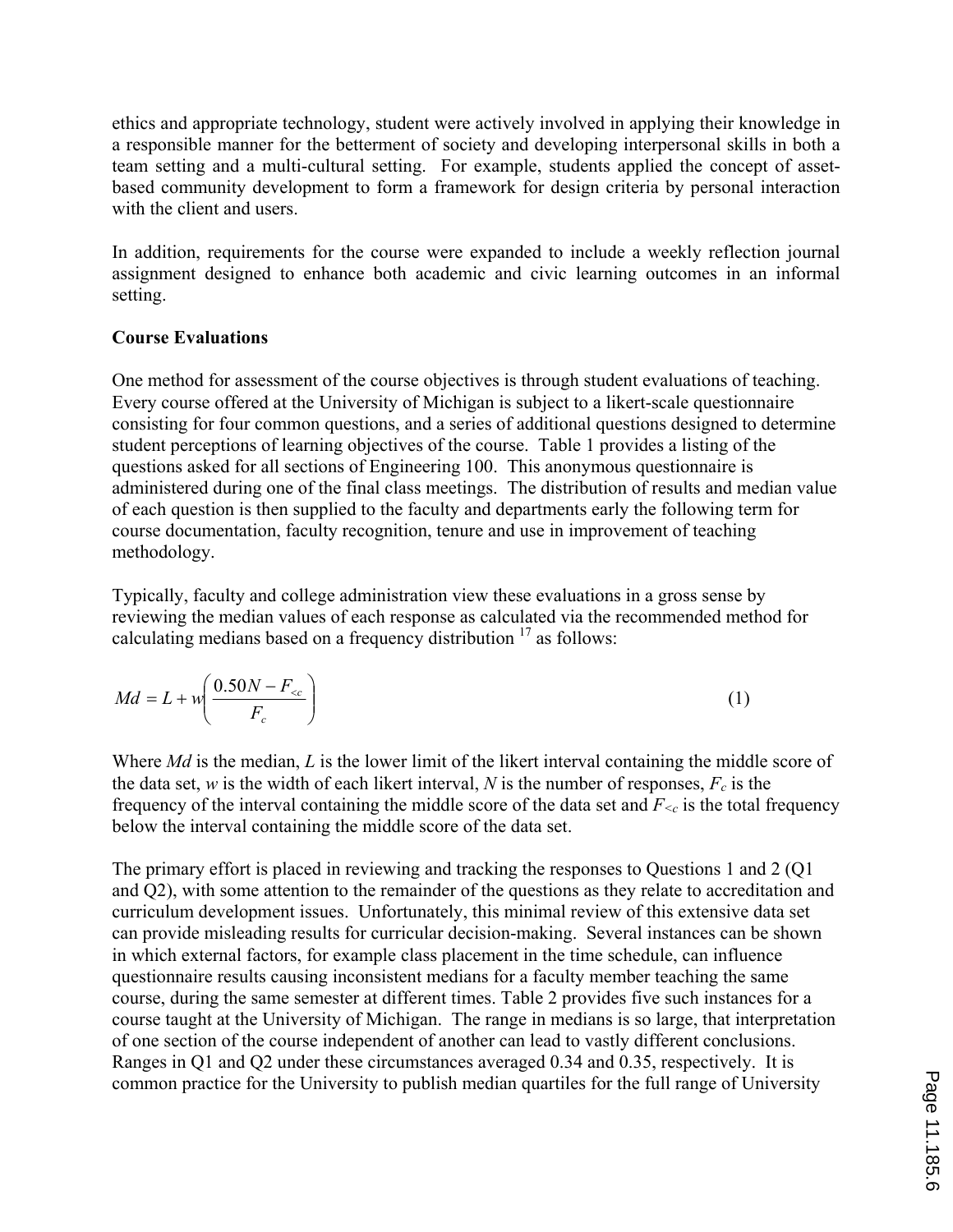| ічісінgан.        |                                                                                          |
|-------------------|------------------------------------------------------------------------------------------|
| Question # $(Q#)$ | Question                                                                                 |
| 1                 | Overall, this was an excellent course                                                    |
| $\overline{c}$    | Overall, the instructor was an excellent teacher                                         |
| 3                 | I learned a great deal from this course                                                  |
| $\overline{4}$    | I had a strong desire to take this course                                                |
| 712               | This course helped me understand the rewards and challenges of being an engineer         |
| 713               | This course deepened my interest in a career in engineering                              |
| 714               | This course helped me understand the range of skills/disciplines needed in engineering   |
| 715               | This course helped me understand social and economic considerations in engineering       |
| 716               | This course helped me understand environmental implications of engineering decisions     |
| 717               | I feel more a part of the North Campus engineering community as a result of this class   |
| 718               | I enhanced my technical knowledge in at least one area of engineering in this class      |
| 719               | I have a sense of pride and accomplishment as a result of completing my projects         |
| 720               | I have become more aware of the responsibilities engineers have as professionals         |
| 721               | I will think more carefully about engineering's impact on society because of this course |
| 722               | I gained an understanding of the fundamentals of technical writing                       |
| 723               | I gained an understanding of the fundamentals of oral and visual communication           |
| 724               | I understand how to design and implement a technical report and oral presentation        |
| 725               | I understand that technical communication has multiple audiences and purposes            |
| 726               | Writing assignments helped me develop my skill as a writer                               |
| 727               | I believe that team skills are important for engineers                                   |
| 728               | My team performed effectively                                                            |
| 729               | The team work was a positive experience                                                  |
| 730               | I found the guest lecturers valuable                                                     |
| 731               | The discussion sections were valuable                                                    |
| 732               | The amount of work required was appropriate for the four credit hours received           |
| 733               | I developed some skill in using the University Library and its resources                 |
| 734               | I developed my skill in finding, evaluating, and citing information resources            |
| 735               | Grades were assigned fairly and appropriately                                            |
| 736               | I attended class regularly                                                               |
| 737               | I used all the learning opportunities provided in this class                             |

Table 1. Questions posed for student evaluations of teaching in Engineering 100 at the University of Michigan.

Table 2. Five examples of median values reported for Q1 and Q2 for a faculty member teaching the same course during the same semester at two to three different times.

|                         |      |                                      |  |    |                                                   |                |      |      |      |      | Semester 1   Semester 2   Semester 3   Semester 4   Semester 5   Average Range |      |
|-------------------------|------|--------------------------------------|--|----|---------------------------------------------------|----------------|------|------|------|------|--------------------------------------------------------------------------------|------|
| Av                      |      | O2                                   |  | O2 |                                                   | O <sub>2</sub> |      |      |      | O2   |                                                                                |      |
| Class 1                 |      | $3.69$ 4.18   3.20                   |  |    | $3.88$   3.28 $3.93$   3.50 $3.50$   4.10         |                |      |      |      | 4.50 |                                                                                |      |
| $\vert$ Class 2 $\vert$ |      |                                      |  |    | 4.00 4.71 3.42 3.88 2.89 3.56 3.33 3.67 4.54 4.73 |                |      |      |      |      |                                                                                |      |
| $\vert$ Class 3         |      |                                      |  |    |                                                   |                | 3.67 | 4.13 | 4.25 | 4.73 |                                                                                |      |
| Range                   | 0.31 | $0.53 \mid 0.22 \mid 0.00 \mid 0.39$ |  |    |                                                   | 0.37           | 0.34 | 0.63 | 0.44 | 0.23 | 0.34                                                                           | 0.35 |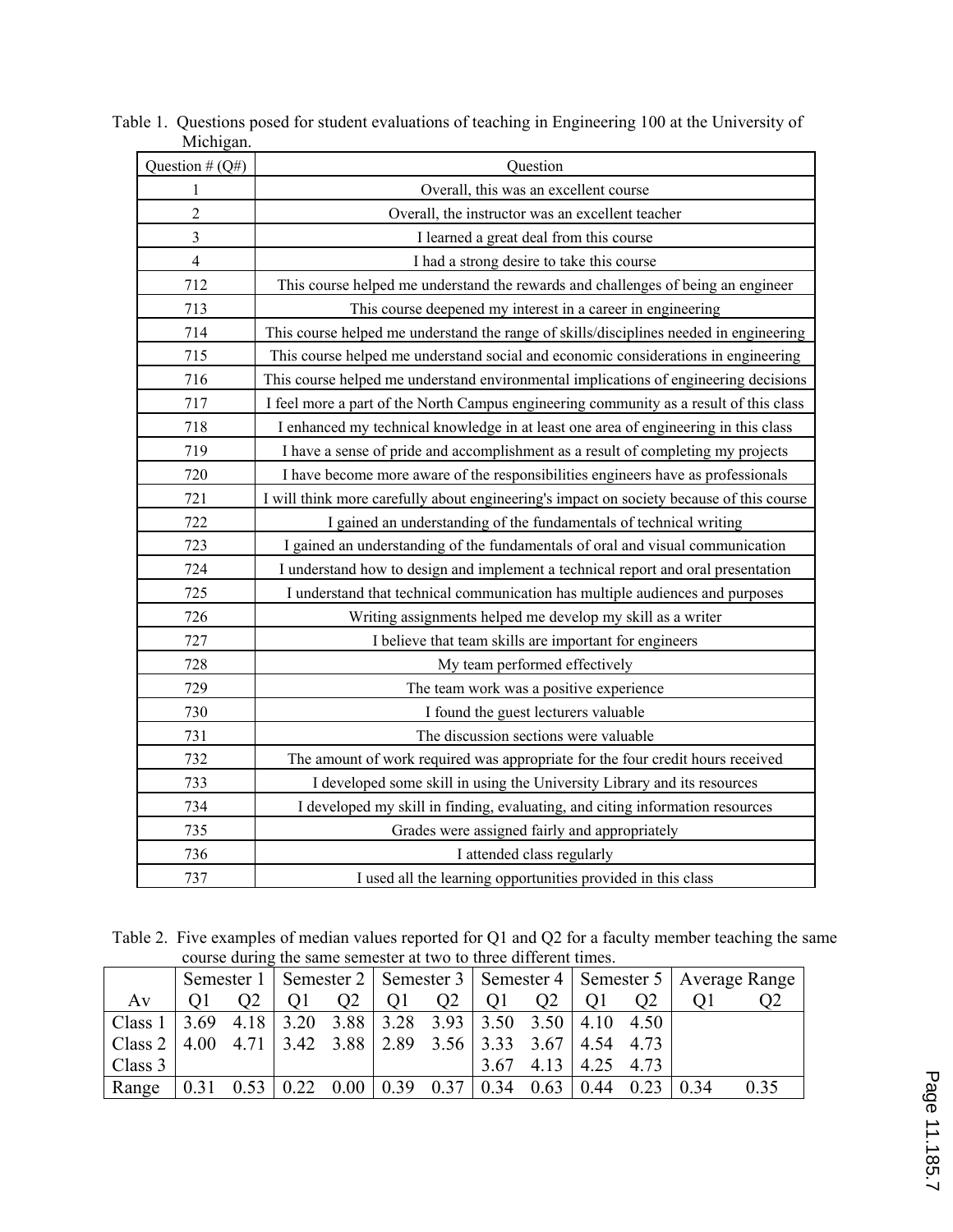and College courses. For Q1, a median discrepancy of 0.34 can make the difference between placement in the top quartile and the third quartile. Therefore, a more effective method for the evaluation of this data may be an examination of the interrelationships that exist between responses, as well as the potential for statistical normalization of median results.

### **Statistical Analysis of Course Evaluations**

The Likert scale course evaluation questionnaires consist of the 30 questions listed in Table 1. The questionnaires are scaled from 1 (strongly disagree) to 5 (strongly agree) with the option for selecting not applicable (0). In the event that a student indicated that the question was not applicable, this response was not included in the analysis due to its ambiguity and leverage.

When working with Likert scale data, it is important to note the limitations of data analysis and interpretation introduced by the ordinal characteristic of the Likert scale. This problem arises because Likert scales host a rank order, however the intervals between the values cannot be presumed to be equal. In addition, data obtained through the use of Likert-type scales often exhibit a skewed or polarized distribution. Therefore, the legitimacy of analyzing Likert scale data using parametric statistics becomes in important issue, since parametric statistics assume that the data is normally distributed. However, the argument can be made that because of the robustness of parametric statistical analysis methods, data exhibiting large departures from normal distribution often produce valid results  $18$ . This is especially true for larger data sets with a mound-shaped distribution pattern. To assess the validity of applying parametric statistical analysis to this data set, the Ryan-Joiner test for normality was applied to each set of student responses for each question and semester. The results of this analysis showed that approximately 75 % of the distributions satisfied the null hypothesis and reflected a normal distribution. Of the remaining 30 data sets, 7 were weakly, 16 were moderately, and 7 were strongly non-normally distributed. Most of the moderately and strongly non-normal distributions could be attributed to questions which were more likely subject to bimodal responses based on student experiences with teams. These questions were excluded from the analysis which follows.

The sample size of questionnaires from each semester is provided in Table 3, along with the median values for questions that the investigators felt were most closely linked to the learning outcomes associated with the service-learning pedagogy. It should be noted that the servicelearning pedagogy was introduced in Fall 2004. Prior term projects were centered on applications of basic coastal engineering concepts to documented problems of reduced water quality at coastal sites within the United States. These earlier projects differed from the servicelearning projects in that they had less freedom for student identification of design criteria, lacked engaged clients and users, and did not result in implementation. All four semesters of the course were taught by the same instructor.

The information in Table 3 clearly shows that the median values for student responses were much higher for the service-learning semester than for previous semesters, and in most cases exceed the ranges suggested in Table 2 for variability between sections in the same semester, presumably taught in a similar manner by the same faculty member. It is interesting to note that the largest differences between the service-learning semester and the previous semesters occurs in Q4. Often Q4, the question aimed at ascertaining the students' desire to enroll in the course,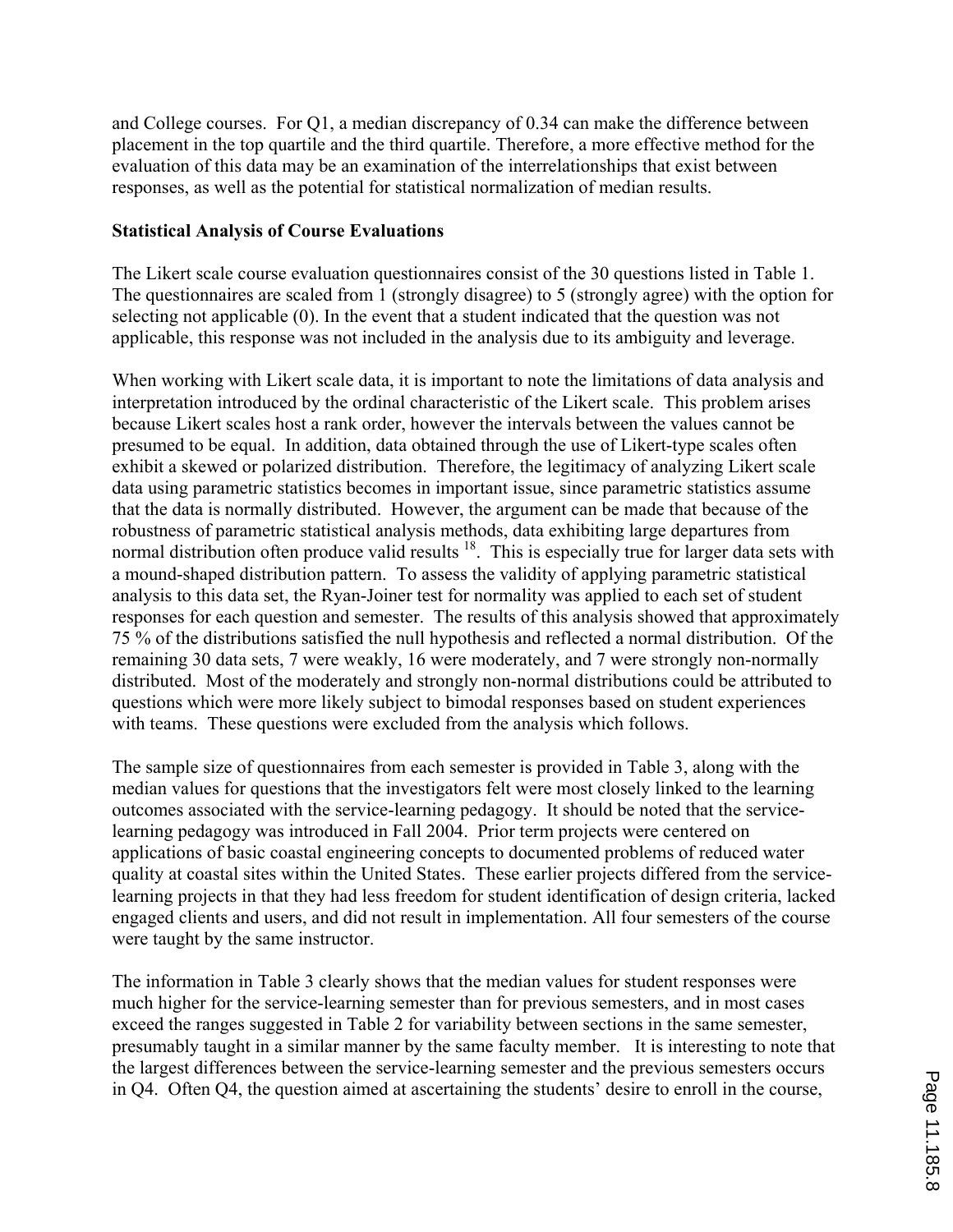for a required course is quite low. This change indicates that students deliberately pre-selected this section of the course in Fall 2004 to meet their educational goals. This supports the concept that offering a service-learning section to engineering students provides an attractive option for students with altruistic goals, who are commonly under-represented students in the STEM disciplines. It is interesting to note that this section of Engineering 100 enrolled approximately 35 percent women and 15 percent underrepresented minorities, while the average for the incoming class was approximately 25 percent and 10 percent, respectively.

A multifactor ANOVA test was performed to determine whether there was a significant difference between the mean response values of each question between semesters. Tukey's Method was also used to individually and graphically compare the means of each question between each semester. The results of this analysis showed that the mean responses for Fall 2004, Q1 through Q4, as well as the questions related to service-learning curriculum noted in Table 3 were all significantly higher when compared to the three previous semesters. The Pvalues for all 10 of these questions, comparing Fall 2004 to the remaining semesters, was 0.000.

To survey any basic interrelationships between questions within each semester, a correlation analysis was performed. This was also used to resolve the effect that the structure of the survey may have had on the student's responses. In general, the Pearson correlation value rarely exceeded 0.80 for any of the data evaluated, showing limited correlations at best. The strongest correlations existed between Q1 and Q3 ( $P = 0.67$  to 0.83), the students perception of the quality of the course and their desire to enroll, and  $O(712)$  and  $O(714)$  (P = 0.63 to 0.75), understanding both the rewards and challenges of being an engineer and the range of skills/disciplines necessary in engineering.

Participants engaged in Likert-scale questionnaires often settle into patterns and subsequently circle the same response for different questions if the survey instrument is lengthy such as the one utilized in this study. The Pearson correlation values calculated for these data show a weak tendency towards this behavior in the diagonality of the correlation matrix. However, there are clear departures from this tendency when questions are clearly unrelated. For instance, the correlations between Q716 and Q717, regarding understanding environmental impact and feeling a part of the engineering campus, are very small, despite their position in the middle of the survey instrument. This behavior indicates a deliberate act on the part of the respondents to answer all of the questions on the questionnaire as honestly as possible.

A Forward Selection Stepwise Regression analysis was performed on Q1 through Q4 for each semester. These questions were chosen to best describe the overall effectiveness of the course, as well as the prime motivator for enrollment. This helped determine, within each semester, which questions in the questionnaire could be used to best predict the outcome of the first four questions. Once these significant "predictor" questions were determined, a Forward Selection Stepwise Regression analysis was also performed for each of the predictor questions independently. This provided a determination of the degree of multi-collinearity between the questions on the questionnaire. In addition, a Multiple-Regression analysis was performed on each of the first four questions and their "predictor" questions to further determine the degree of multi-collinearity between the questions and to gauge the validity of the results.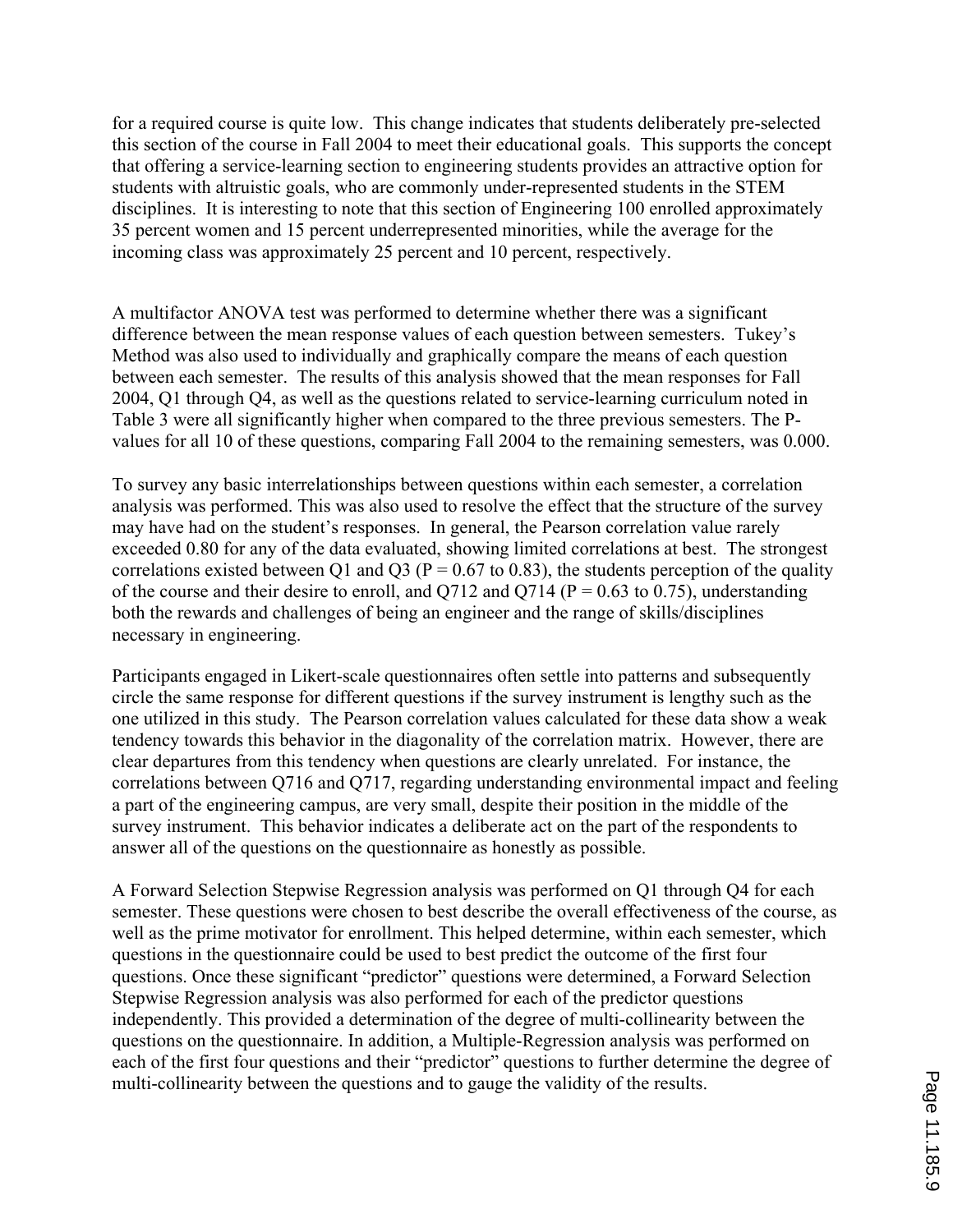| Parameter         | Question                                                                   | Fall | Fall | Winter | Fall | Minimum    |
|-------------------|----------------------------------------------------------------------------|------|------|--------|------|------------|
|                   |                                                                            | 2002 | 2003 | 2004   | 2004 | Difference |
| $\mathbf N$       |                                                                            | 70   | 75   | 94     | 114  |            |
| Q1                | Overall, this was an excellent course                                      | 3.71 | 3.69 | 3.77   | 4.58 | 0.81       |
| Q2                | Overall, the instructor was an excellent                                   |      |      |        |      |            |
|                   | teacher                                                                    | 4.12 | 3.86 | 3.98   | 4.73 | 0.61       |
| Q <sub>3</sub>    | I learned a great deal from this course                                    | 3.69 | 3.87 | 3.72   | 4.41 | 0.54       |
| $\overline{Q4}$   | I had a strong desire to take this course                                  | 2.97 | 3.1  | 3.13   | 3.96 | 0.83       |
| $\overline{Q712}$ | This course helped me understand the<br>rewards and challenges of being an |      |      |        |      |            |
|                   | engineer                                                                   | 3.92 | 3.89 | 3.85   | 4.52 | 0.60       |
| Q714              | This course helped me understand the                                       |      |      |        |      |            |
|                   | range of skills/disciplines needed in<br>engineering                       | 3.86 | 3.89 | 3.89   | 4.37 | 0.48       |
| Q715              | This course helped me understand                                           |      |      |        |      |            |
|                   | social and economic considerations in<br>engineering                       | 4.06 | 3.96 | 3.94   | 4.42 | 0.36       |
| Q719              | I have a sense of pride and                                                |      |      |        |      |            |
|                   | accomplishment as a result of                                              |      |      |        |      |            |
|                   | completing my projects                                                     | 3.91 | 3.89 | 3.87   | 4.6  | 0.69       |
| Q720              | I have become more aware of the                                            |      |      |        |      |            |
|                   | responsibilities engineers have as                                         |      |      |        |      |            |
|                   | professionals                                                              | 3.99 | 4.06 | 3.96   | 4.56 | 0.50       |
| Q721              | I will think more carefully about                                          |      |      |        |      |            |
|                   | engineering's impact on society                                            |      |      |        |      |            |
|                   | because of this course                                                     | 3.81 | 3.83 | 3.82   | 4.5  | 0.57       |

Table 3. Summary of course evaluation data set showing median values for questions pertinent to service-learning curriculum by term and minimum difference between term with and without service-learning component.

Table 4 lists, for questions Q1, Q2, Q3, and Q4 the corresponding questions that best predicted the student's response to each of these questions, as well as the  $R^2$  percentage value for each model. It is clear to see that the variance attributable to a multiple regression model for each question is much higher than that attributable to any single variable. The table shows the consistent dependencies, and unique dependencies present in each semester. It is interesting to note that the model for Q2 is the only model in which there is a consistent dependency outside of Q1 through Q4. Q735 addresses the fair and appropriate assignment of grades, and is reasonably linked to student perceptions of an excellent teacher. It is also interesting to note that neither Q3, student perception of learning, nor Q4, student perception of desire to enroll, have a consistent dependency on Q2, the student perception of the excellence of the teacher.

Unique model dependencies during Fall 2004 are dominated by questions pertinent to the service-learning curriculum. In particular, student assertions that they will "think more carefully about engineering's impact on society," are reflected in their perceptions of the course and teacher excellence, as well as their achievement in learning. Also, student responses regarding their level of "pride and accomplishment as a result of completing [their] projects," serve as a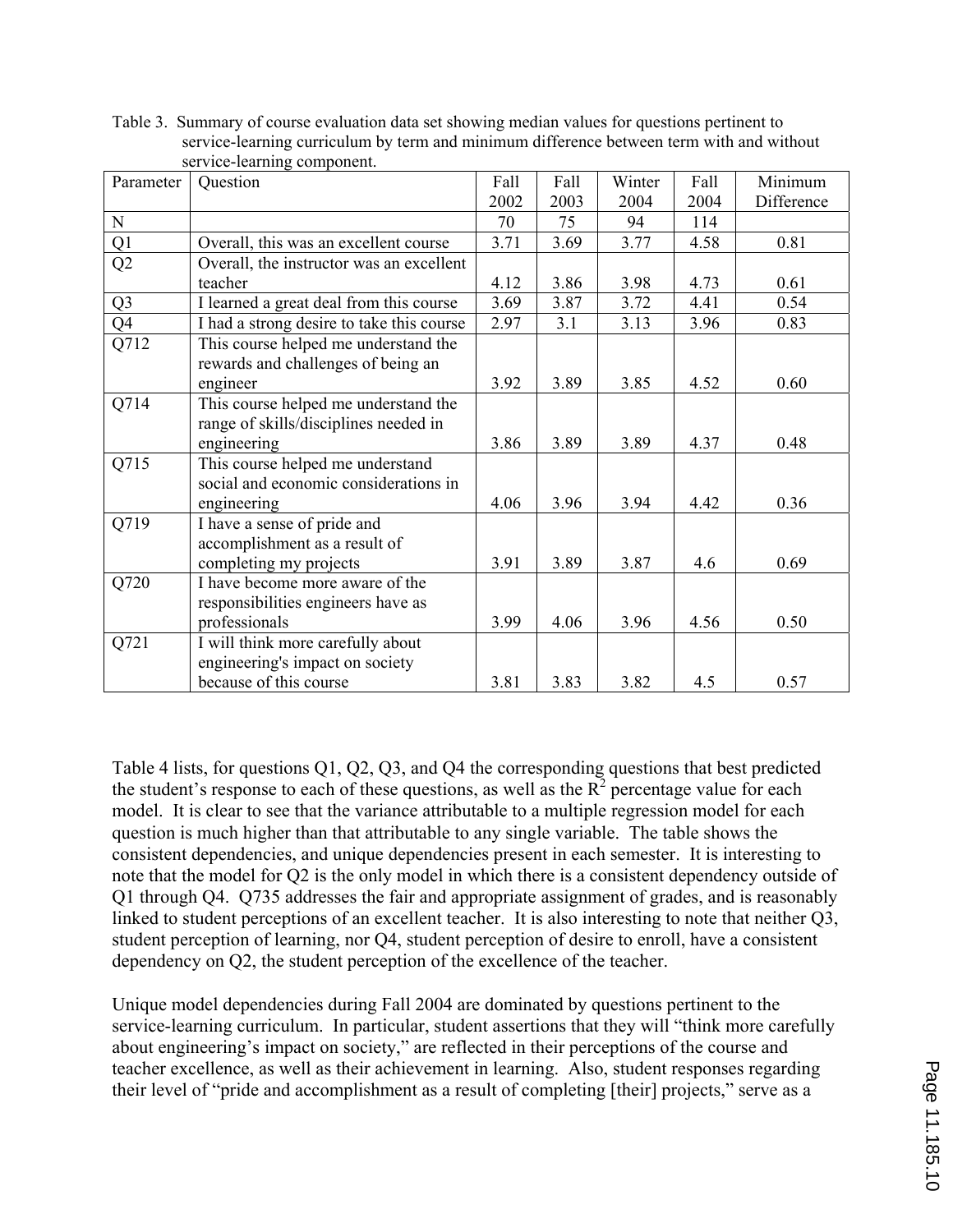Table 4. Forward Selection Stepwise Regression results for Q1 through Q4, showing model dependencies for each semester and associated  $R^2$  value. Unique dependencies are listed in order of importance to model. Bold Q-values indicate questions considered pertinent to a service-learning curriculum. Refer to Table 1 for question wording.

|                                  | <b>Model for</b> |                |                |                |  |  |
|----------------------------------|------------------|----------------|----------------|----------------|--|--|
| <b>Semester</b>                  | Q1               | Q <sub>2</sub> | Q3             | Q4             |  |  |
|                                  | excellent        | excellent      | learned        | strong desire  |  |  |
|                                  | course           | teacher        | a great deal   | to take        |  |  |
| <b>Consistent Dependencies</b>   | Q2               | Q <sub>1</sub> | Q1             | Q1             |  |  |
| (present in 3 or more semesters) | Q <sub>3</sub>   | Q735           | Q4             | Q <sub>3</sub> |  |  |
|                                  | Q4               |                |                |                |  |  |
| Fall 2002                        |                  | Q719           | Q712           | Q737           |  |  |
|                                  |                  | Q737           |                |                |  |  |
|                                  |                  |                |                |                |  |  |
| Model $R^2$                      | 61.1%            | 53.0%          | 56.7%          | 45.3%          |  |  |
| Fall 2003                        | Q721             | Q721           | Q718           | Q736           |  |  |
|                                  | Q730             |                | Q712           | Q716           |  |  |
|                                  |                  |                |                | Q726           |  |  |
|                                  |                  |                |                | Q732           |  |  |
|                                  |                  |                |                |                |  |  |
| Model $R^2$                      | 81.4%            | 74.5%          | 77.4%          | 52.8%          |  |  |
| Winter 2004                      | Q712             | Q730           | Q <sub>2</sub> | Q731           |  |  |
|                                  | Q726             | Q726           | Q722           | Q717           |  |  |
|                                  | Q725             | Q <sub>3</sub> |                |                |  |  |
|                                  | Q730             |                |                |                |  |  |
|                                  |                  |                |                |                |  |  |
| Model $R^2$                      | 72.7%            | 71.2%          | 64.0%          | 59.5%          |  |  |
| <b>Fall 2004</b>                 | Q719             | Q721           | Q721           | Q737           |  |  |
|                                  | Q721             | Q714           |                |                |  |  |
|                                  | Q712             | Q715           |                |                |  |  |
|                                  |                  |                |                | 4              |  |  |
| Model $R^2$                      | 65.2%            | 56.4%          | 59.1%          | 41.2%          |  |  |

significant part of the model for the rating of course excellence, Q1. The lack of clear model dependency on Q715, is most likely due to the compound nature of the question, which incorporates both social and economic considerations.

The results of these analyses show that the multiple regression tool is useful in determining the range of student perceptions which may contribute to the respondent's overall impression of the course. Despite the existence of some multi-collinearity within the data set, it is evident that during the service-learning term, Fall 2004, the student responses to the service-learning questions form a reasonable model for the overall perception of the course, which was not as prevalent during previous non-service-learning terms.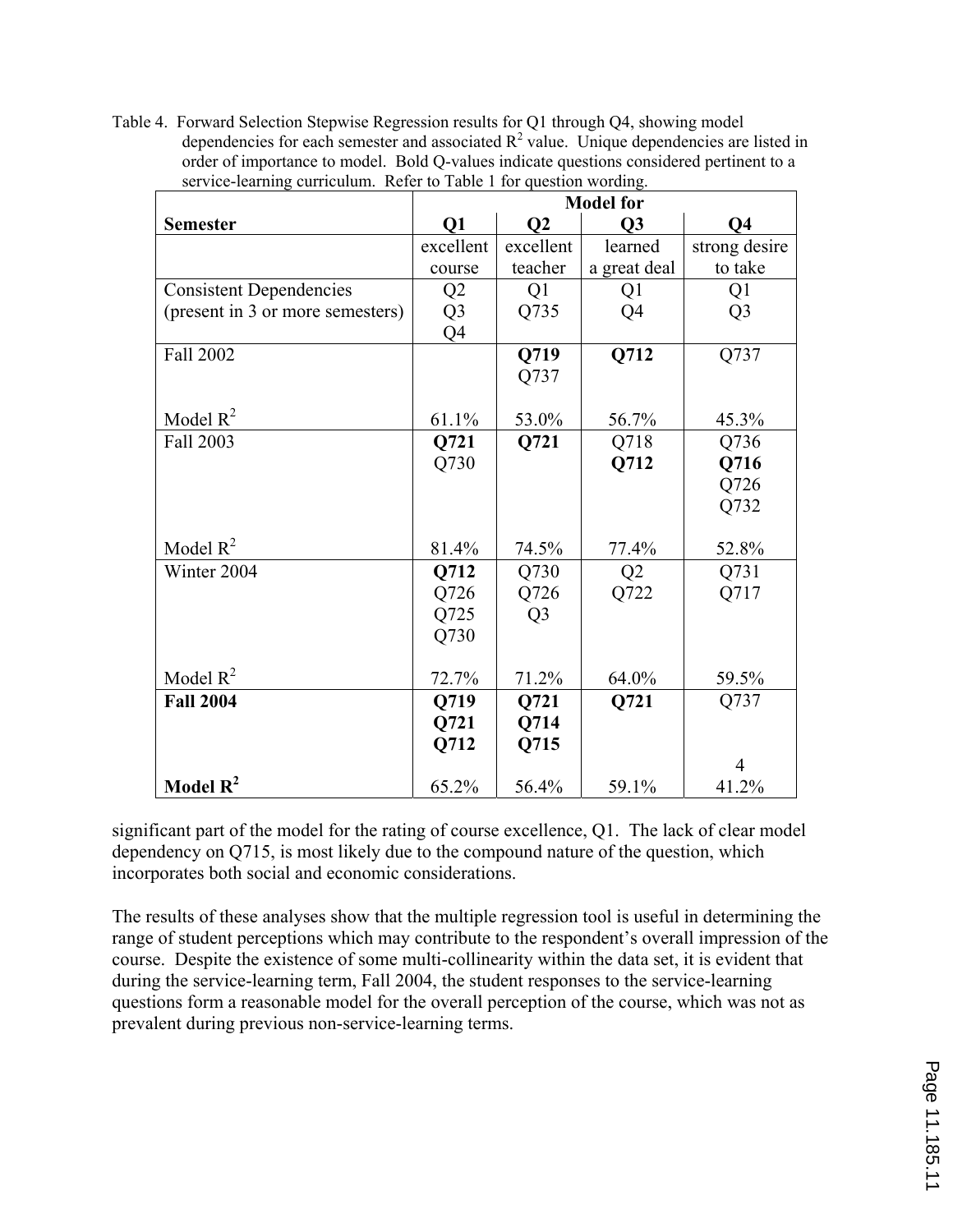### **Qualitative Support**

Several opportunities to collect qualitative data on student perceptions was also presented throughout the Engineering 100 course. First, students were asked to complete a one-minute paper on the first day of class indicating their reason for enrolling in this section of Engineering 100, as opposed to other sections. Second, students composed weekly journal entries, one of which asked for them to elaborate on "Why I chose engineering..." Finally, as part of the course evaluation procedure an open comment form was made available to the students.

The notion was commonly held within the first year engineering teaching community, that students were inclined to select their section of Engineering 100 based primarily on the availability of space within their schedule; setting their other courses first, and adding Engineering 100 last. For the Fall 2004 service-learning section, only 24% of the students indicated in their one-minute paper that they had selected the course purely due to it's place in the time schedule, while 70% indicated that they chosen the section based upon the description of an engineering project involving community service. These students typically noted that the design project sounded interesting or practical or that they were interested in the opportunity to work with a community. Although hard data does not exist for other sections of this course, or previous years, there is no argument among the teaching community that this represents a departure from the norm and may indicate a shift towards deliberate premeditated choice in student selection of their introductory engineering design project, one of the effects of which may be increased motivation of students towards the course goals.

As part of the service-learning curriculum, students were required to write journal entries in which they were asked to reflect on topics relevant to the course material, how the topic relates to their personal values and the social systems and issues surrounding them. As part of this exercise, students were asked during the first week of class to elaborate on their choice of engineering as a career path. It is interesting to note that about 70% of the journal entries reflected an interest in community and helping people, a recognition of responsibility for the safety and well-being of humans, or the ability to "make a difference" as an engineer. The comments are well summarized by a Latina student who notes, "The most important reason I chose to study engineering is because I have always had a long-term goal of being in a profession helping people."

At the close of the course, students were provided the opportunity for open-form feedback on their impressions of the course. These forms listed many brief comments regarding the interesting and relevant course design topic, the working environment which seemed to the students to imitate real engineering and an environment which led to a higher level of perceived learning. Students specifically noted that the course design project "enabled me to see the reallife applications of the class, which increased my interest in the subject" and that the "direct correlation between the education in the class and our project provided an incentive to learn." One student notes, "I learned just as much, if not more, about cultural interactions and interpersonal skills as I did engineering in Engineering 100. I made a difference."

The authors can personally attest to the difference in the classroom climate during the Fall 2004 term, where students were clearly more engaged in the course material and design project,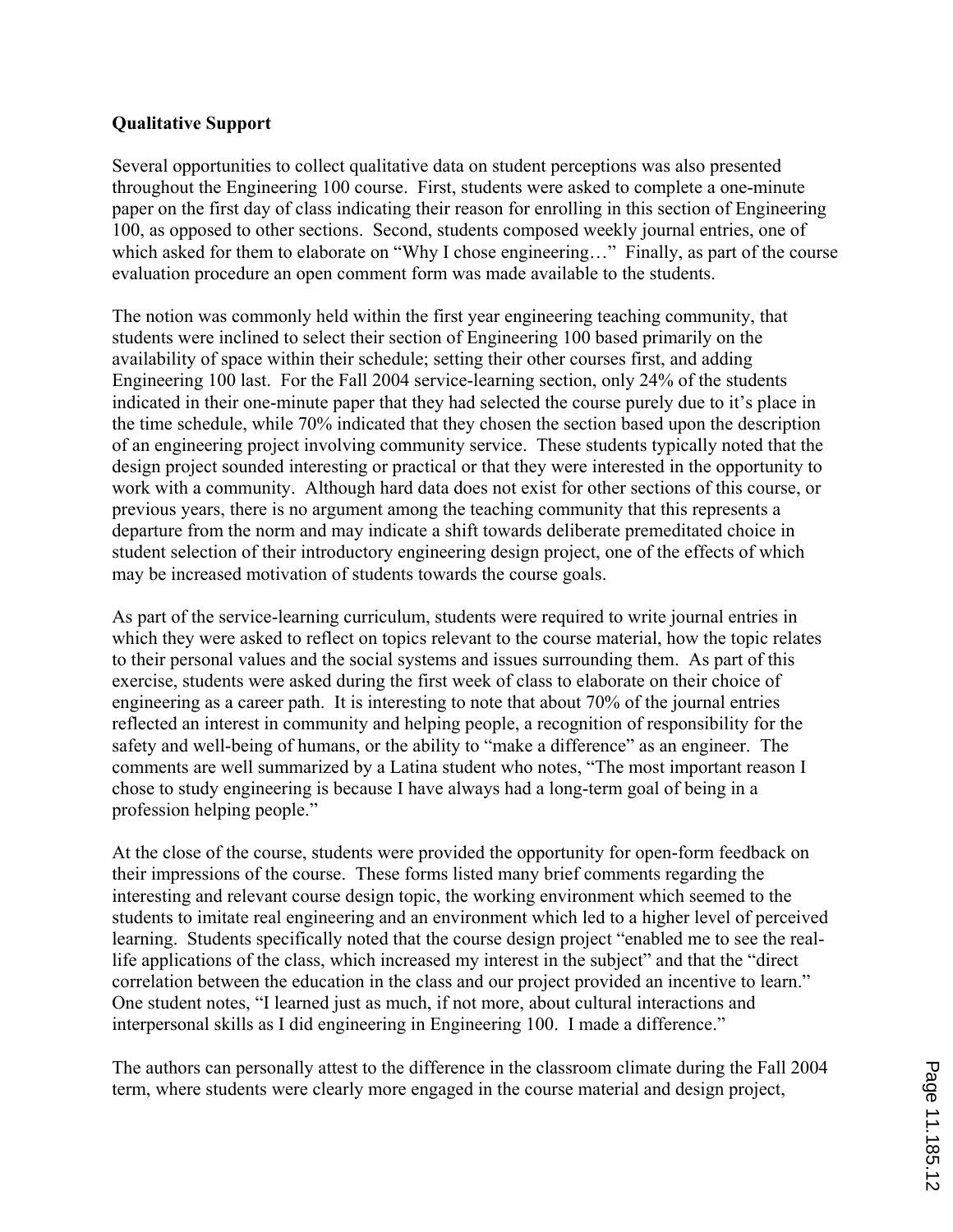actively seeking external support for their design projects and making extra effort outside of class to link with their community partners on their own time. However, although these instances of qualitative support affirm that the relevance of the course to student goals can be seen to lead to an increased perception of learning and student motivation, this is by no means a thorough evaluation in itself. Thus, a new project has been initiated to address the impact of student choices and climate during the first year on persistence in engineering in a quantitative sense.

## **Conclusions**

In an effort to evaluate the impact that a service-learning curriculum had on student perceptions of learning when implemented in a first-year introductory design course, a thorough statistical evaluation of course evaluations questionnaires was completed. This analysis included a Multifactor ANOVA test, a Correlation analysis, and Stepwise Regression and Multiple Regression analyses, performed on the teaching evaluations for four successive semesters of the course taught by the same instructor; the first three without and the last with a service-learning curriculum.

The results of these analyses show that the overall response of students during the servicelearning semester was significantly higher than previous semesters, indicating a higher sense of satisfaction with the course and instructor. Based on these statistics, students deliberately elected this section of the course based on the course description which clearly stated the servicelearning nature of the curriculum. Thus, the course served a population with more altruistic goals, and hosted a larger population of women and under-represented minorities than the first year program population

An evaluation of correlations between questions in the data set were revealed most clearly through a multiple regression analysis. This analysis showed that during the service-learning semester, student perceptions of the quality of the class could be best predicted by a model which included responses to questions related to the service-learning curricular goals. In previous semesters, the models were often dominated by questions relating to the technical communication objectives of the course.

Qualitative information supports these findings, showing that students deliberately chose to enroll in this section based on their altruistic goals as engineers. Also, end of the term open evaluations showed that the interesting and relevant course design topic may have led to a higher level of perceived learning. A further study of the effects of student choices in the first year is underway to quantitatively understand the effects that service-learning may have on underrepresented student retention in engineering.

Overall, the implementation of a service-learning curriculum in this course offered a unique opportunity for students to partake in a project relevant to their professional and educational goals. Providing these opportunities is an excellent method for increasing the relevance of engineering curriculum to under-represented students, thus improving the diversity of the field. In addition, students enrolled in the course had an increased perception of their understanding of social and economic considerations in engineering, a sense of pride and accomplishment as a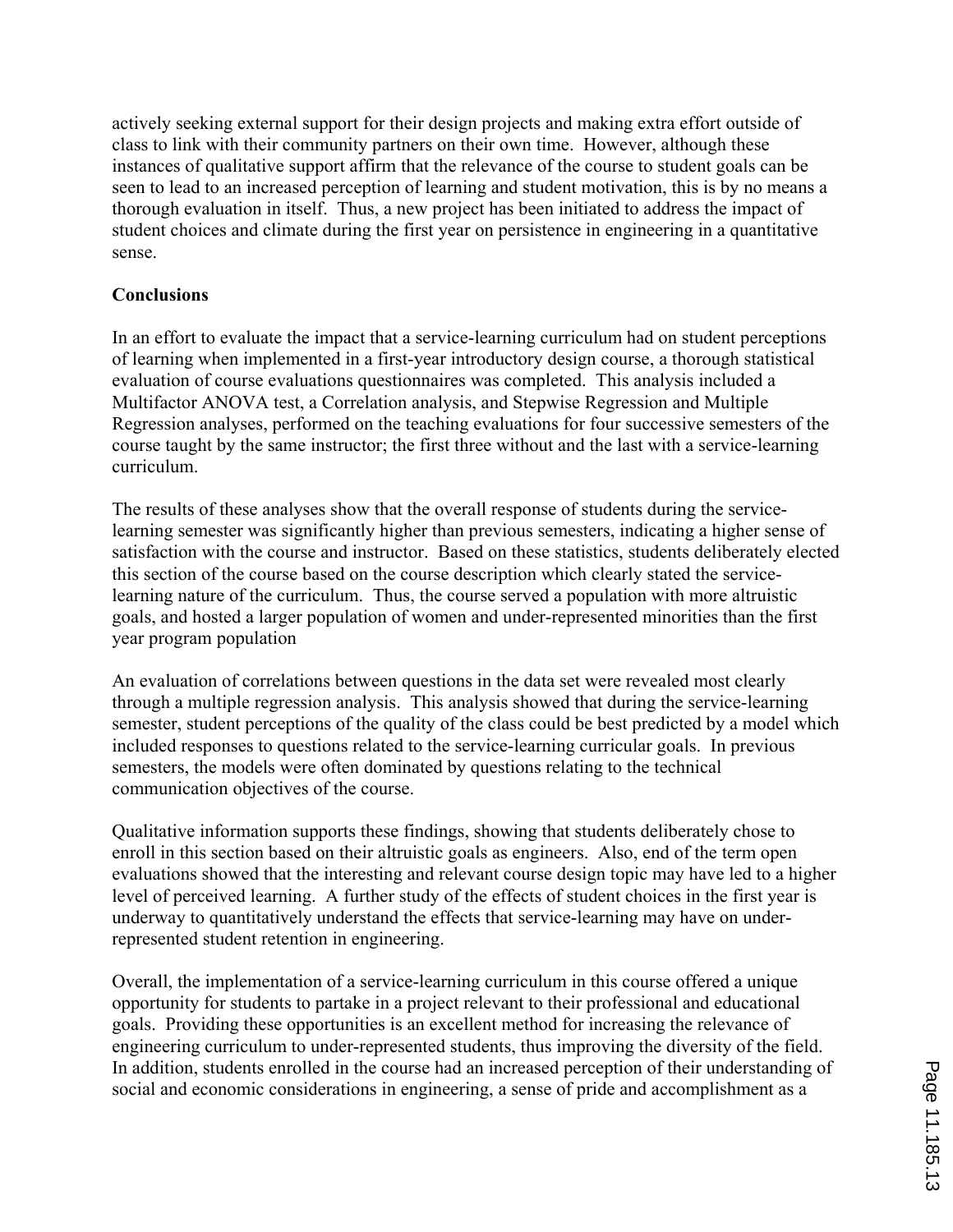result of completing the project, and a recognized commitment to thinking more carefully about engineering's impact on society; educational objectives consistent with ABET criteria which are difficult to teach using traditional design problems and case studies alone.

#### **Acknowledgments**

The authors wish to acknowledge Ms. Pauline Khan, the technical communications faculty member that worked diligently in the development and delivery of the course. In addition, our appreciation is extended to the Office of the Dean of Undergraduate Education, and specifically, Dr. Levi Thompson, Dr. Gary Herrin and Dr. Toby Teory, for their support in the development of this unique section of the Engineering 100 course offerings. Also, for their expertise in engineering education and service-learning, we wish to acknowledge Dr. Alba Rueda-Riedle of the Edward Ginsberg Center for Community Service and Learning, Dr. Cynthia J. Finelli of the Center for Research on Learning and teaching, and Dr. Cinda-Sue G. Davis of the Women in Science and Engineering Program. Support for this project was through the University of Michigan Undergraduate Research Opportunity Program.

#### **Bibliography**

- 1. National Academy of Engineering. (2004), *The Engineer of 2020: Visions of Engineering in the New Century*. National Academies Press, Washington, DC.
- 2. Jamieson, Leah H., William C. Oakes and Edward J. Coyle (2001), **"**EPICS: Documenting Service-Learning to Meet EC 2000," 31st ASEE/IEEE Frontiers In Education Conference Proceedings, Reno, NV.
- 3. Moffat, J. and R. Decker (2000), "Service-Learning Reflection for Engineering: A Faculty Guide" in *Projects that Matter: Concepts and Models for Service-Learning in Engineering,* edited by E. Tsang, American Association for Higher Education.
- 4. ABET (2003), "Criteria for Accrediting Engineering Programs," Available at the ABET website at http://www.abet.org.
- 5. American Society of Engineering Education (1994), "Engineering Education for a Changing World," Available at the ASEE website at http://www.asee.org.
- 6. Eisman, G.S. (2000,) "What I Never Learned in Class: Lessons From Community-Based Learning" in *Projects that Matter: Concepts and Models for Service-Learning in Engineering*, edited by E. Tsang, American Association for Higher Education.
- 7. Felder, R.M. and R. Brent (2003), "Designing and Teaching Courses to Satisfy the ABET Engineering Criteria, *Journal of Engineering Education 92*(1), 7-25.
- 8. Peters, S., N. Jordan, and G. Lemme (1991), "Toward a Public Science: Building a New Social Contract Between Science and Society." In Higher Education Exchange, edited by D. Witte and D.W. Brown, Dayton, OH: Kettering Foundation.
- 9. Rugarcia, A., R.M. Felder, D.R. Woods, and J.E. Stice (2000), "The Future of Engineering Education: I. A Vision for a New Century," *Journal of Chemical Engineering Education* 34 (1), 16-25.
- 10. Astin, H.S. and L.J. Sax (1996), "Developing Scientific Talent in Undergraduate Women" in *The Equity Equation: Fostering the Advancement of Women in the Sciences, Mathematics, and Engineering*, edited by C.S. Davis, A.B. Ginorio, C.S. Hollenshead, B.B. Lazarus, and P.M. Rayman, Jossey-Bass, San Francisco, CA.
- 11. Seymour, E. and N. Hewitt (1997), *Talking about Leaving: Why Undergraduates Leave the Sciences*. Westview Press, Boulder, CO.
- 12. Dyrud, M.A. (2004), "Cases for Teaching Engineering Ethics," Proceedings of 24<sup>th</sup> ASEE/IEEE Frontiers in Education Conference, Savannah, GA.
- 13. Gallini, S. and B. Moely (2003), "Service-Learning and Engagement, Academic Challenge, and Retention," *Michigan Journal of Community Service-learning,* Fall, 5-14.